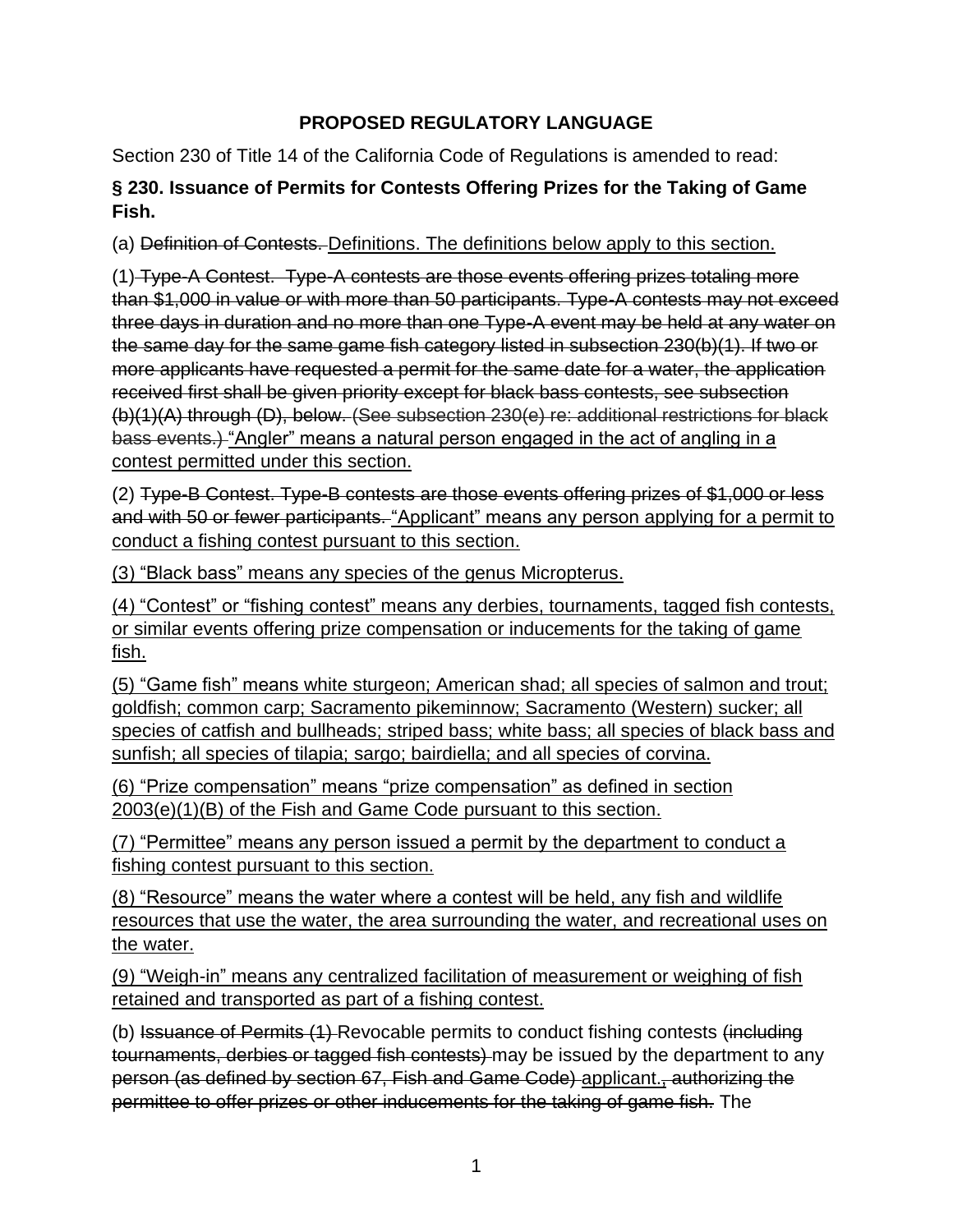department shall may issue such permits if it determines the proposed contest(s) would not be detrimental to the resource. For the purposes of this section, game fish are defined as the following: white sturgeon and green sturgeon; American shad; salmon and trout -all species; goldfish; common carp; hardhead; Sacramento squawfish; western sucker; catfish and bullheads -all species; striped bass; white bass; black bass and sunfish -all species; tilapia -all species; sargo; bairdiella; and orangemouth corvina. Procedures for issuing event permits for black bass fishing contests are specified in subsections (A) through (D), below:

(A) A random drawing will be conducted by department personnel to issue Type-A permits for black bass fishing contests during July of the year preceding the contest date. Dates will be determined by departmental staff. Applications will not be accepted prior to July 1 of the year preceding the calendar year in which a contest is proposed.

(B) Applicants may submit a completed application(s) (including appropriate fees) to the appropriate department office (see Section 230(b)(2)) or attend the random drawings in person. Applications received prior to the random drawings must be prioritized by the applicant and if not, will be drawn in chronological order based on the contest date. Prior to the drawing, a random number will be assigned to each applicant in attendance and to each group of applications submitted by an individual not in attendance. A series of random drawings of the assigned numbers will be conducted by department personnel and one application accepted for each number drawn. Only one application shall be accepted from each applicant during each consecutive round of the drawing process. Rounds of drawings will be conducted until all applications have been accepted, or there are no more available dates for a given body of water, whichever occurs first.

(C) Immediately following the drawing(s), the fees for all successful applications not already submitted must be paid to the department.

(D) Permits for applications received after the drawings will be issued in chronological order of receipt, subject to availability.

(2) Application shall be made on a standard form provided by the department (APPLICATION FOR PERMIT TO OFFER PRIZES FOR TAKING GAME FISH, FG 775 (Rev. 11/98)), which is incorporated by reference herein), and shall include the name of the sponsor, if any, and the name and address of the applicant, the telephone number where the applicant can be reached, and for each contest: the location and date of the event, total value of the prizes, and expected number of participants The application must be signed by the applicant. Applications for Type-B contests should be submitted to the regional office (see map and addresses of Regional offices attached to application form FG 775 (Rev.11/98)) nearest to the applicant. Applications for Type-A permits must be submitted to the department regional office for the region where the contest(s) is proposed.

(3) The application shall be submitted to the department at least 30 days prior to the proposed contest(s).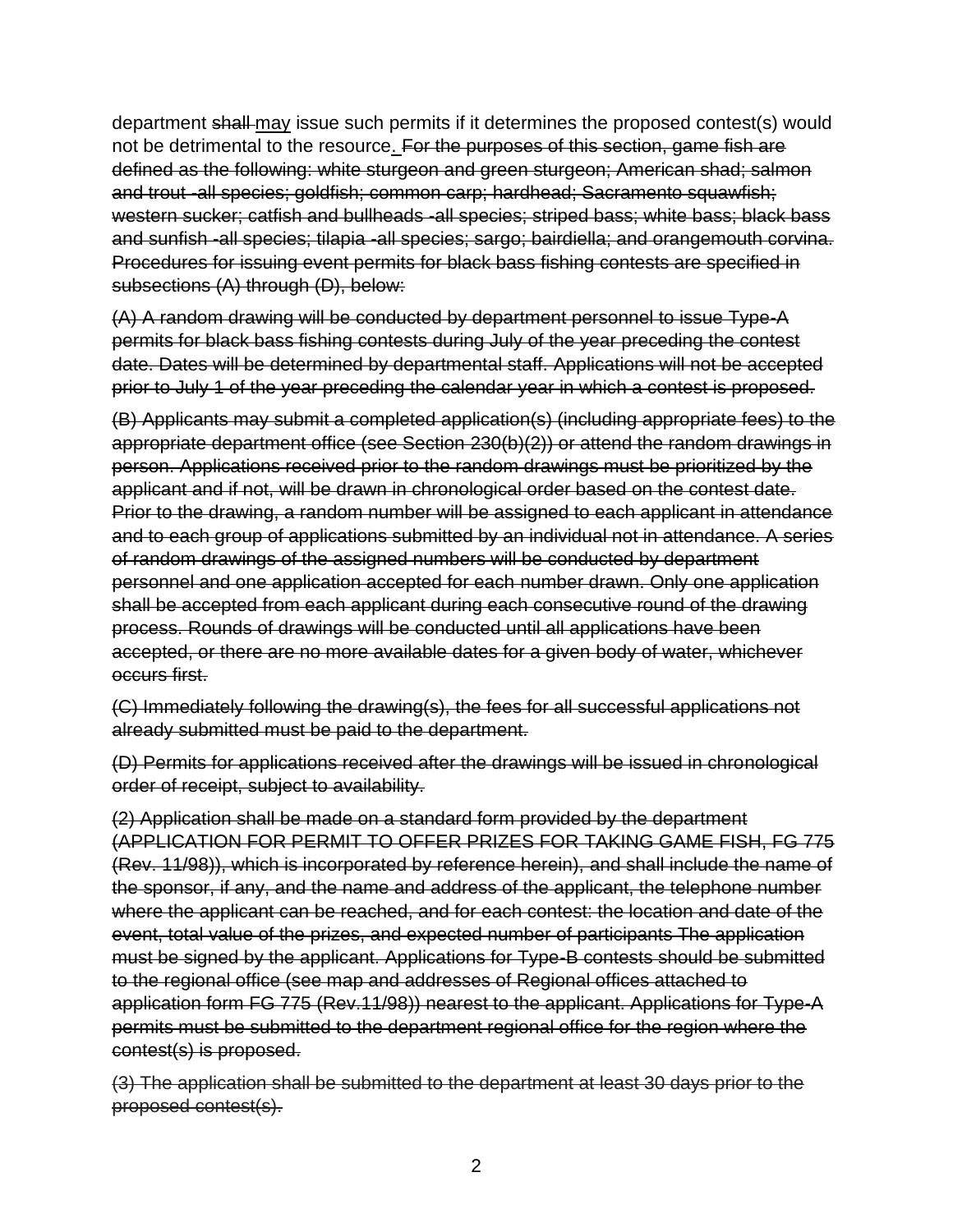(4) Applications will not be accepted prior to July 1 of the year preceding the calendar year in which any contest is proposed.

(5) The department will consider requests for adjustments to approved Type A contest dates, if such requests are received by the issuing regional office not later than 30 days prior to the contest date to be changed.

(6) Permits are not transferable.

(7) Event and Annual Permits.

(A) An Event Permit will be issued for each Type A contest (see subsection 230(a)(1)).

(B) An Annual Permit will be issued on a calendar year basis to cover all Type B Contests (see subsection 230(a)(2)) proposed for that year.

(c) Contest Permit Types.

(1) Type A Permit. Type A permits are for contests targeting black bass with more than 60 anglers. Unless otherwise specified in subsection (e), the department may not issue more than one Type A permit for any water on the same day. Contests held under a Type A permit shall not exceed three days in duration.

(2) Type B Permit. Type B permits are for contests targeting black bass with 60 or fewer anglers. Unless otherwise specified in subsection (e), the department may not issue more than three Type B permits for any water on the same day. Contests held under a Type B permit shall not exceed three days in duration.

(3) Type C Permit. Type C permits are for contests targeting black bass in which anglers do not retain fish for a centralized weigh-in. For a contest conducted under a Type C permit, all live fish caught must be released immediately after recording weight or measurement. Contests conducted under a Type C permit may exceed three days in duration and may be conducted on multiple water bodies concurrently. Type C permits do not limit the number of anglers.

(4) Type D Permit. Type D permits are for contests that do not target black bass. Contests conducted under a Type D permit may exceed three days in duration and may be conducted on multiple water bodies concurrently. Type D permits do not limit the number of anglers.

(d) Application Procedures for Permits Outside Initial Offering.

(1) Any applicant seeking a Type A permit outside the department's initial offering described in subsection (f), or a Type B, Type C, or Type D permit shall follow the process described in this subsection to apply for and obtain one or more of these permits. Applications for permits made outside the department's initial offering described in subsection (f) will not be processed until after the completion of the initial offering. Except as specified in subsection (f), all permit applications will be processed in the chronological order in which they are received.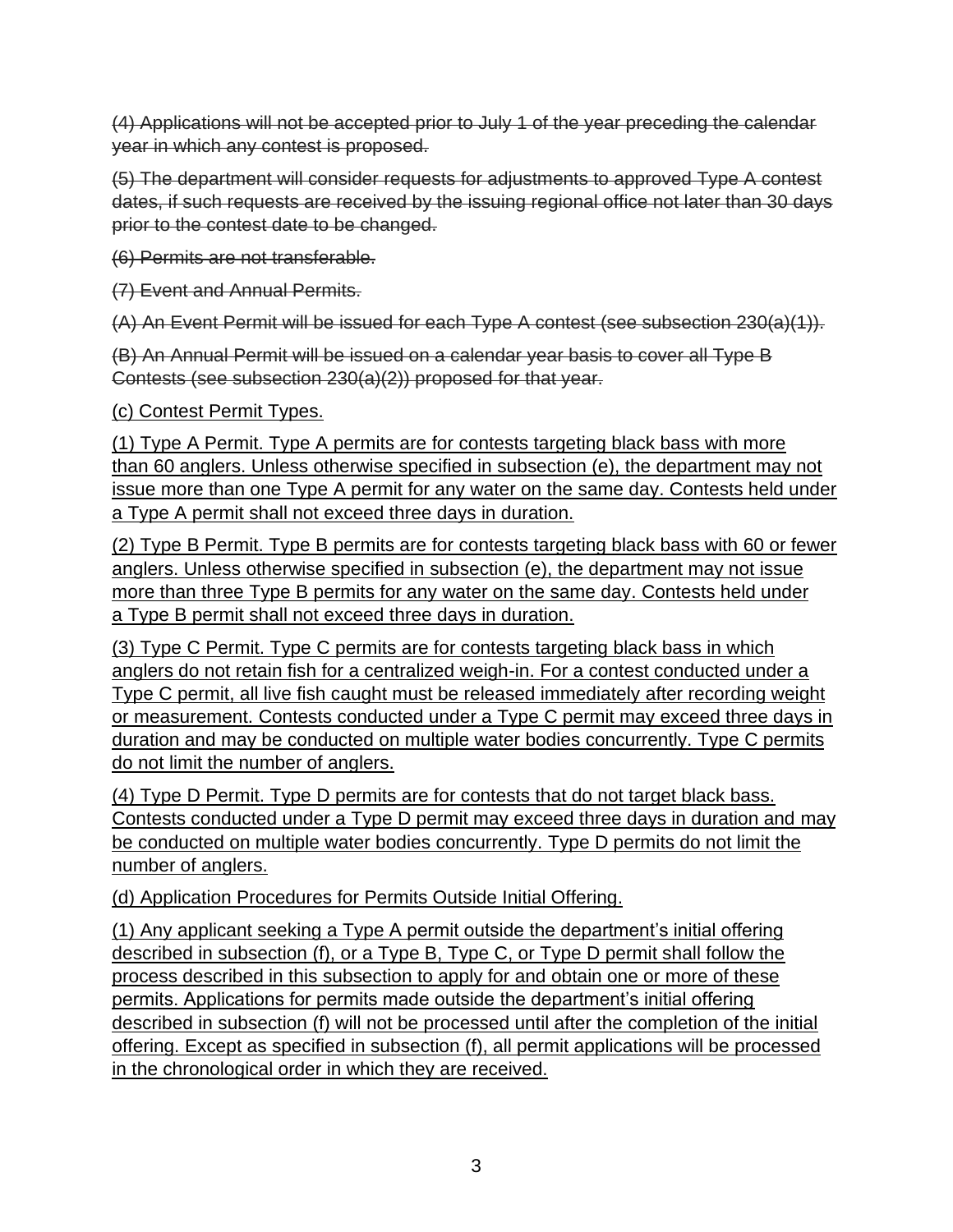(2) Applications will not be accepted prior to July 1 of the year preceding the calendar year in which the contest will be held and shall be submitted to the department at least 30 days prior to the date of the contest.

(3) Applications shall be made using the department's APPLICATION FOR PERMIT TO OFFER PRIZES FOR TAKING GAME FISH, DFW 775 (REV. 3/1/2022) (form DFW 775), incorporated by reference herein.

(4) The department may require applicants to submit required forms in the department's Automated License Data System (ALDS). When ALDS is required, applicants will need to obtain a GO ID and must complete all required fields in ALDS. When ALDS is required, the department will provide notice containing instructions.

(5) Applications for Type A permits outside the initial offering described in subsection (f) shall be submitted to the department regional office for the region where the contest(s) is proposed, unless submission via ALDS is required. Applications for Type B, Type C, and Type D permits may be submitted to any departmental regional office (see addresses of regional offices attached to form DFW 775), unless submittal using ALDS is required. An application is deemed as received when a complete application accompanied by payment of the permit fee specified in subdivision (i) is date-stamped by the receiving regional office or an electronic system. For an application to be complete, the correct form must be used, all required fields must be completed, and the application must be signed by the applicant.

(e) Permit Limits for Specific Waters

(1) Sacramento-San Joaquin River Delta (as defined in Section 1.71). No more than three Type A permits and nine Type B permits shall be issued for the Sacramento-San Joaquin River Delta for the same day, such that no more than one Type A permit and three Type B permits shall be issued in each of the three Delta counties: Sacramento, San Joaquin and Contra Costa.

(2) Diamond Valley Lake (Riverside County). No more than one Type A permit shall be issued per weekend (Saturday or Sunday) and not more than one multi-day Type A permit shall be issued per calendar month.

(3) Lake Perris (Riverside County). No more than one Type A permit shall be issued per weekend (Saturday or Sunday) and not more than one multi-day Type A permit shall be issued per calendar month.

(4) Silverwood Lake (San Bernardino County). No more than one Type A permit shall be issued per weekend (Saturday or Sunday) and not more than one multi-day Type A permit shall be issued per calendar month.

(5) "Multi-day Type A permit" as used in this subsection does not include permits that begin at night and hold a single weigh-in during the next calendar day.

(f) Initial Offering of Type A Permits.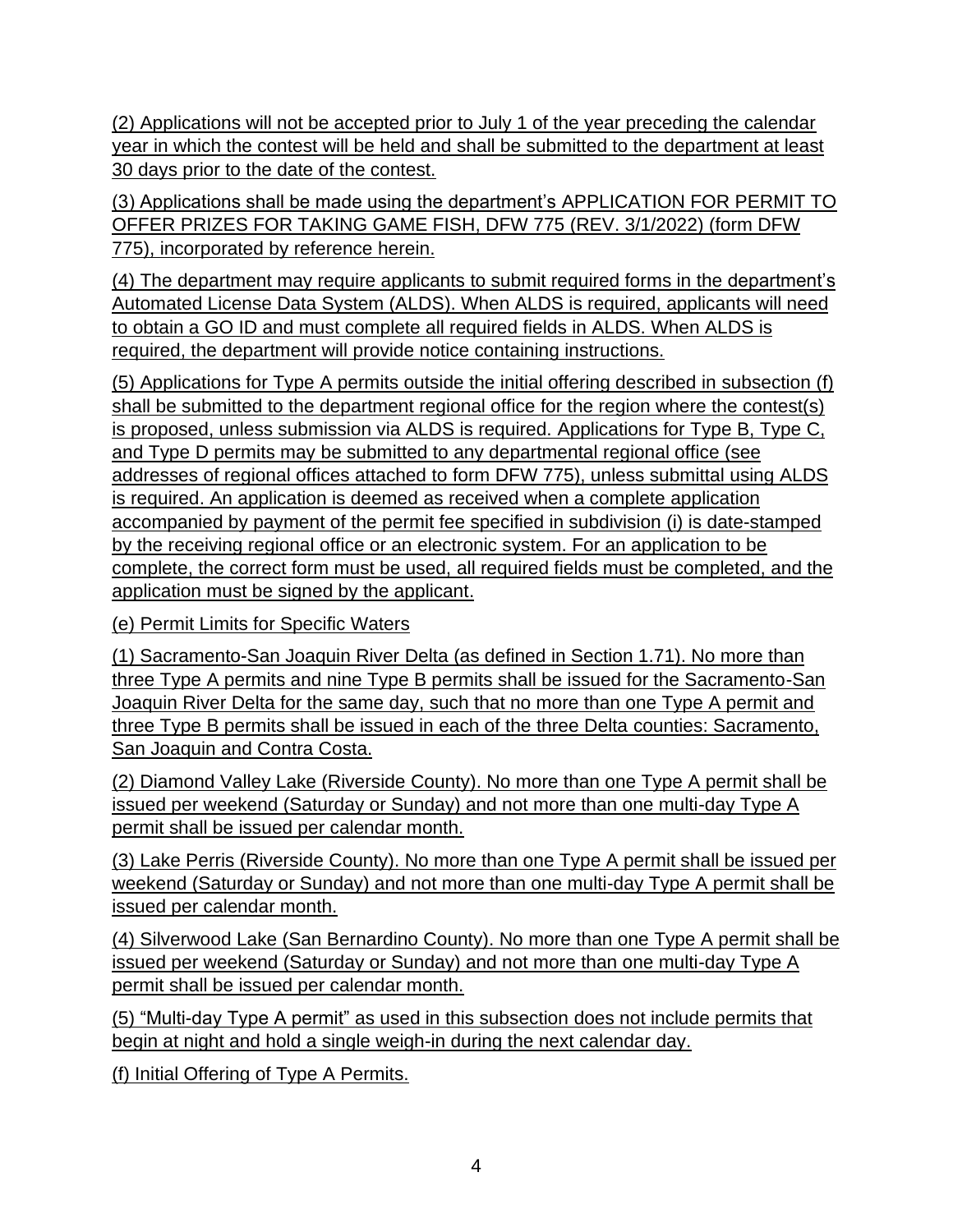(1) This subsection describes the procedures to obtain Type A permits through an "initial offering" by the Department.

(A) The department will conduct an initial offering of Type A permits during September 2022 for contest dates in 2023. Thereafter, commencing with the 2023 contest year, the initial offering will be conducted between July and September. Notification of the open period to submit the department's INITIAL OFFERING APPLICATION FOR "TYPE A" GAME FISH CONTESTS, DFW 774 (NEW 2/1/2022) (form DFW 774), incorporated by reference herein, will be posted to the department's Inland Fishing Contest webpage and sent to all previous years' permittees. To apply for a Type A permit during the initial offering, applicants shall submit a completed form DFW 774 to identify the applicant's desired contest dates and waters. The department will use the email address and telephone number the applicant includes on form DFW 774 to facilitate the initial offering and the conflict resolution described in subsection (f)(1)(D). Form DFW 774 shall require applicants to certify the following:

(i) The applicant will not request conflicting dates or waters in coordination with any other applicant;

(ii) The applicant is applying on their individual behalf or on behalf of an organization, independent of any other applicants; and

(iii) If a request is awarded, the applicant intends in good faith to hold a contest on that date and water.

(B) No more than one form DFW 774 shall be submitted on behalf of each applicant. If the applicant is not a natural person, the applicant shall select one individual to submit one form DFW 774 on behalf of the applicant. Applicants may request no more than one date per water per month on form DFW 774.

(C) The department will assign a random number to each form DFW 774 upon receipt of the form and identify conflicts among all applicants. For purposes of this subsection, "conflict" shall mean requests for the same date and water submitted by more than one applicant.

(D) The department will conduct a conflict resolution process for applicants to collaborate and resolve conflicts identified by the department. Prior to opening the conflict resolution process, the department will announce whether the conflict resolution process will be conducted in person or virtually. If the conflict resolution process is conducted in person, applicants will be given up to four hours to resolve conflicts. If the conflict resolution process is conducted virtually, applicants will be given up to four weeks to resolve conflicts. During the conflict resolution process, applicants may withdraw a request completely or move a request in conflict to a new water and/or date if the new selection does not result in a conflict with another applicant. Applicants may not otherwise request new dates or waters during the conflict resolution process.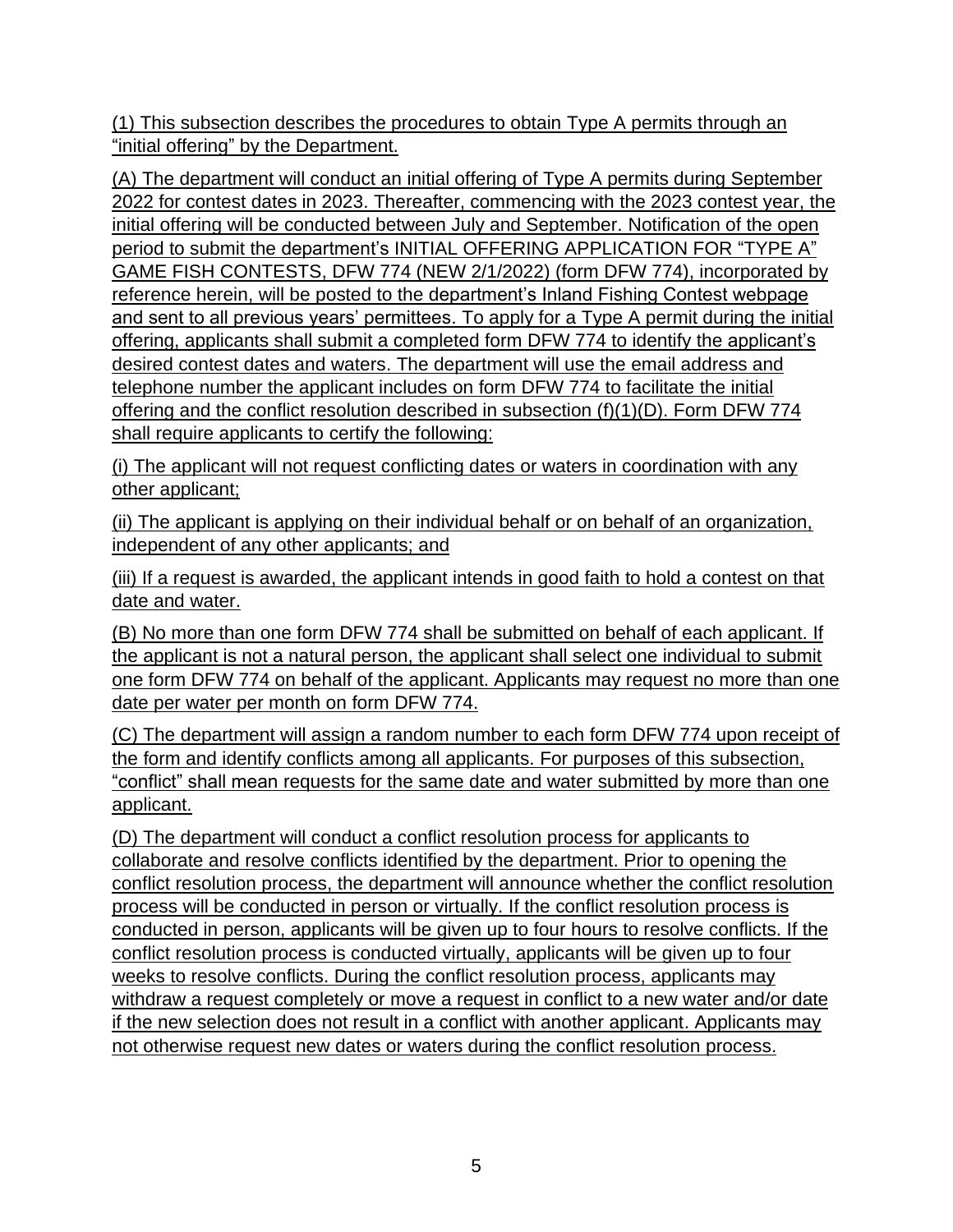(E) At the end of the conflict resolution process, all requests not in conflict will be awarded to the requesting applicant. Remaining conflicts will be decided by random selection.

(F) Upon receipt of confirmation from the department that a request has been awarded, the applicant shall submit to the department a complete form DFW 775 and pay the permit fee specified in subdivision (i) for all awarded requests. All information listed on the applicant's form DFW 775 must match the information the applicant provided on form DFW 774 for the initial offering.

(G) Incomplete applications, incorrect or missing payment, inconsistent information, or failure to adhere to the requirements set forth in this subsection may cause the department to reject an applicant's form DFW 774 or DFW 775 or to revoke an awarded request.

(H) Applications for Type A permits during the initial offering received after the due date will be processed following the procedures described in subsection (d).

(I) Applications for Type A permits during the initial offering shall be submitted to the department regional office for the region where the applicant will hold the contest, unless the department provides notice that applications must be submitted through ALDS pursuant to subsection (d)(4).

(g) Permit Adjustments.

(1) The department will consider requests for adjustments to approved permits if such requests are received by the issuing regional office at least 30 days prior to the contest date.

(2) Permittees may request up to three changes to the originally approved permit. Any additional change requests will require the submittal of a new application and fee payment.

(h) No Transfer. Permits are not transferable.

(8) Cost of permit: See subsection 699(b) of these regulations for the fee for this permit.

(i) Fees. The permit fee that must accompany form DFW 775 is \$70.30.

 $\left\langle \Theta_{0}(i)\right\rangle$  Observer Requirement. An employee of the department may be assigned as an observer and be present at any contest. The applicant or permittee shall reimburse the department \$100 \$275 per day for the cost of the observer's services and associated administrative and incidental costs. Payment shall be sent to the regional office from which the permit was or will be issued.

 $(d)(k)$  Compliance with Sport Fishing Regulations.

(1) No provisions of these regulations exempt any participant angler in a contest from the applicable freshwater sport fishing regulations, except that the department may, for permitted contests, authorize an exemption to: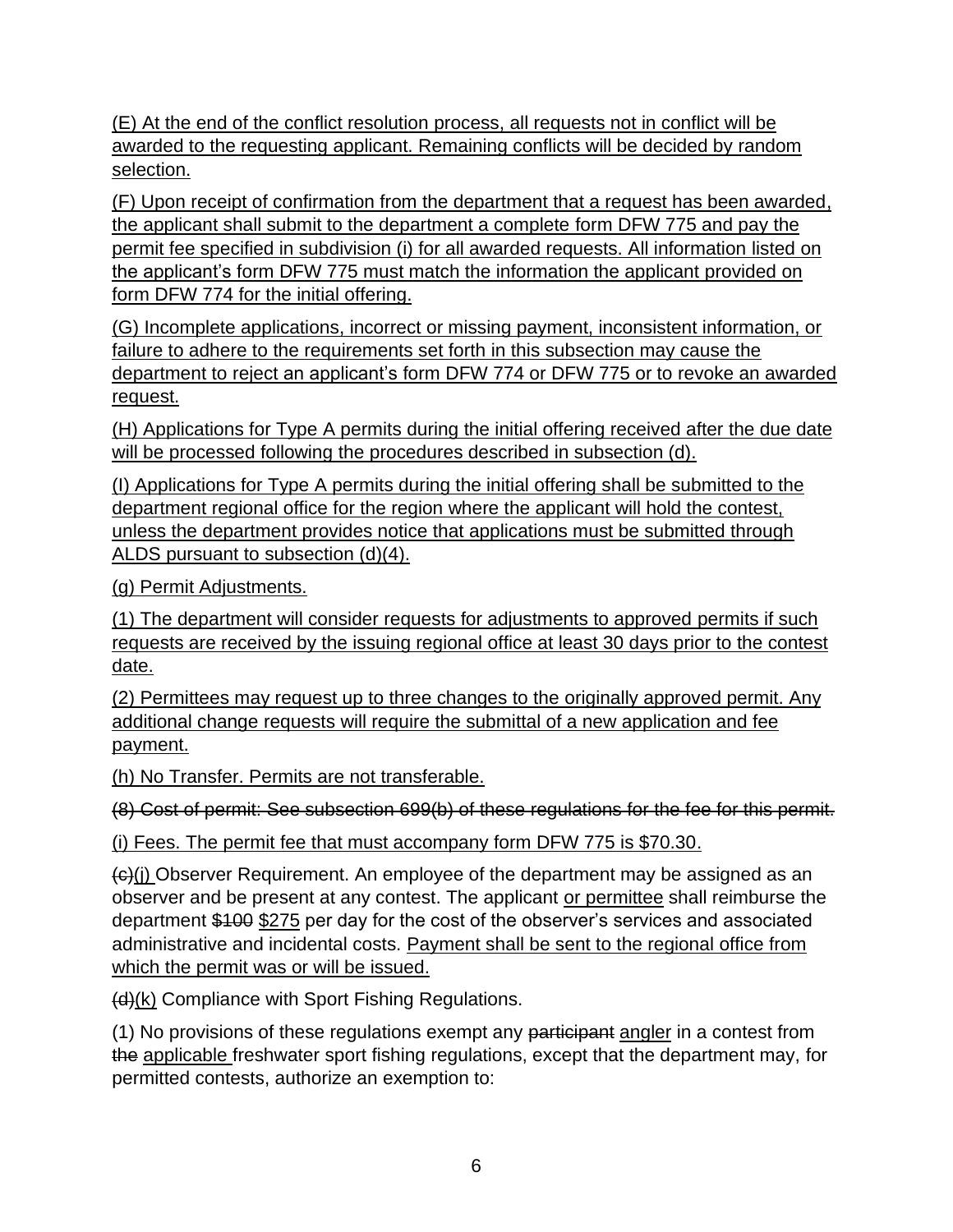(A) Regulations Black bass regulations which impose an increased minimum size limit larger than 12 inches, a slot size limit, or a reduced bag limit less than five fish for Type A contests, and;

(B) Daily bag and possession limits for all permitted black bass contests, insofar that once the daily bag and possession limit has been reached by an individual angler, that same angler may continue to fish under the condition that each additional fish caught must immediately be returned to the water alive and in good condition or be used to replace a fish being maintained alive and in good condition from the participant's angler's livewell or other suitable holding facility.

(2) To prevent the movement of live fish from one body of water to another, the department also may establish impose permit conditions governing the movement of live fish associated with tournament activities. by anglers or permittees to accommodate off-site contest weigh-in locations.

(e)(l) Additional Restrictions for Any Black Bass Contests. Contest:

(1) Insofar as possible, all fish shall be returned to the water alive and in good condition, except the department may for scientific or management purposes, take possession of any fish caught during the contest and provide for retention of unusually large fish by participants. The department shall notify the permittee or his designated representative of such exceptions prior to the start of the contest.

(2) All contestants shall have facilities for keeping bass alive and in good condition. The contest or department officials shall have the authority to disqualify any individual from competing if suitable facilities are not available.

 $(3)(2)$  Only artificial lures may be used.

 $(f)$ (m) Special Conditions. To provide for the welfare of fish populations,  $\Theta$  individual fish, or the resource, the department may impose special conditions in addition to those specified in this section and those listed on form DFW 775 not specifically covered herein for any contest. Special conditions on form DFW 775 outline required use of the AQUATIC INVASIVE SPECIES SELF-INSPECTION CERTIFICATION FOR GAME FISH CONTESTS, DFW 777 (NEW 2/1/2022) (form DFW 777), incorporated by reference herein to this section. The Department department shall provide such conditions in writing to the applicant when issuing the permit. The permittee shall provide copies or otherwise inform every angler of the special conditions. It is unlawful for any person participating in a contest permitted under the authority of this Section section to violate any condition of the permit.

(g)(n) Submission of Reports. Permittees shall electronically complete and return submit a report on a standard form (attached to application form FG 775(6/90)), FISHING CONTEST REPORT, DFW 776 (NEW 2/1/2022) (form DFW 776), incorporated by reference herein, provided by the department, or an equivalent form, within 30 days after the completion of each contest, following the submission procedures described on the form. Completed reports shall be submitted online via the department's Inland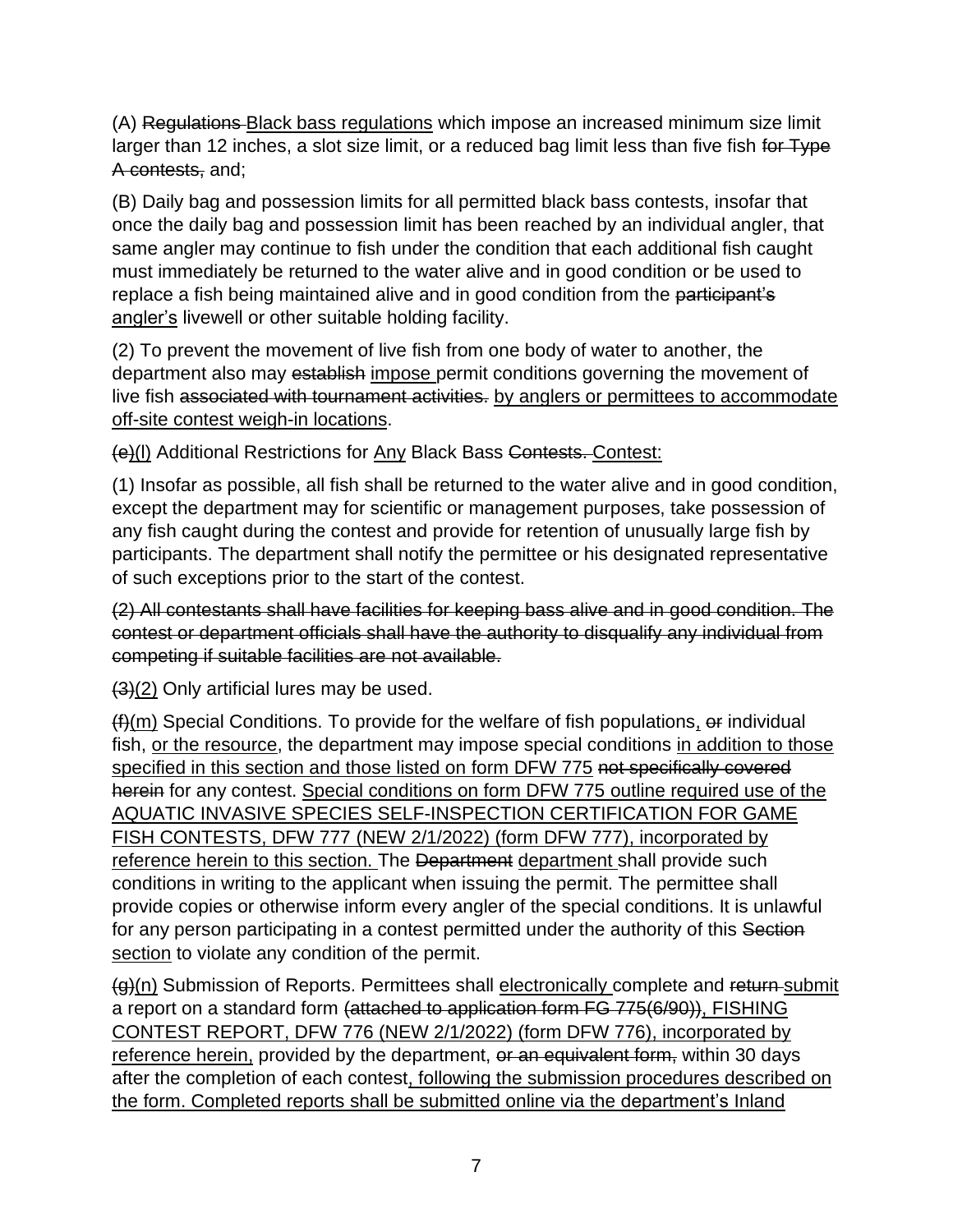Fishing Contest webpage. The permittee shall answer all the questions thereon relating to the contest, so that department personnel may monitor the impact of such contests on fisheries resources.

(h)(o) Revocation or Denial or Revocation of Applications, Permit Adjustments, and Permits. Failure of a permittee to comply with the provisions of this section, and any special conditions applied under this section, can result in the revocation of current permits or denial of applications for future permits, as determined by the department.

(1) Denial.

(A) The department may deny a permit application or a request for a permit adjustment if the department determines in its sole discretion that:

(i) Issuance of a permit or approval of a permit adjustment would be detrimental to the resource; or

(ii) The applicant or permittee has failed to adhere to the requirements or procedures set forth in this section; and

(iii) The department notifies the applicant of the basis for its determination in accordance with subsection (o)(4).

(2) Revocation.

(A) The department may revoke a permittee's permit if the department determines in its sole discretion that:

(i) The permittee has failed to comply with any terms or conditions of its permit; or

(ii) The applicant or permittee has failed to adhere to the requirements or procedures set forth in this section; and

(iii) The department notifies the applicant or permittee of the basis for its determination in accordance with subsection (o)(4).

(3) Previous compliance. The department may consider an applicant's or permittee's previous compliance with this section and with previous permits when determining whether to issue a denial or revocation.

(4) Written notice. The notice provided pursuant to subsection  $(o)(1)(A)(iii)$  and  $(o)(2)(A)(iii)$  shall:

(A) Explain in writing the basis for the department's determination and the effective date of the denial, or the effective date of the revocation; and

(B) Be sent by email and certified mail using the email and mailing addresses included in the form DFW 774 or DFW 775 submitted by the applicant or permittee.

(5) Reconsideration.

(A) An applicant or permittee who receives a notice of denial from the department of a permit application or a requested permit adjustment under subsection (o)(1) or a